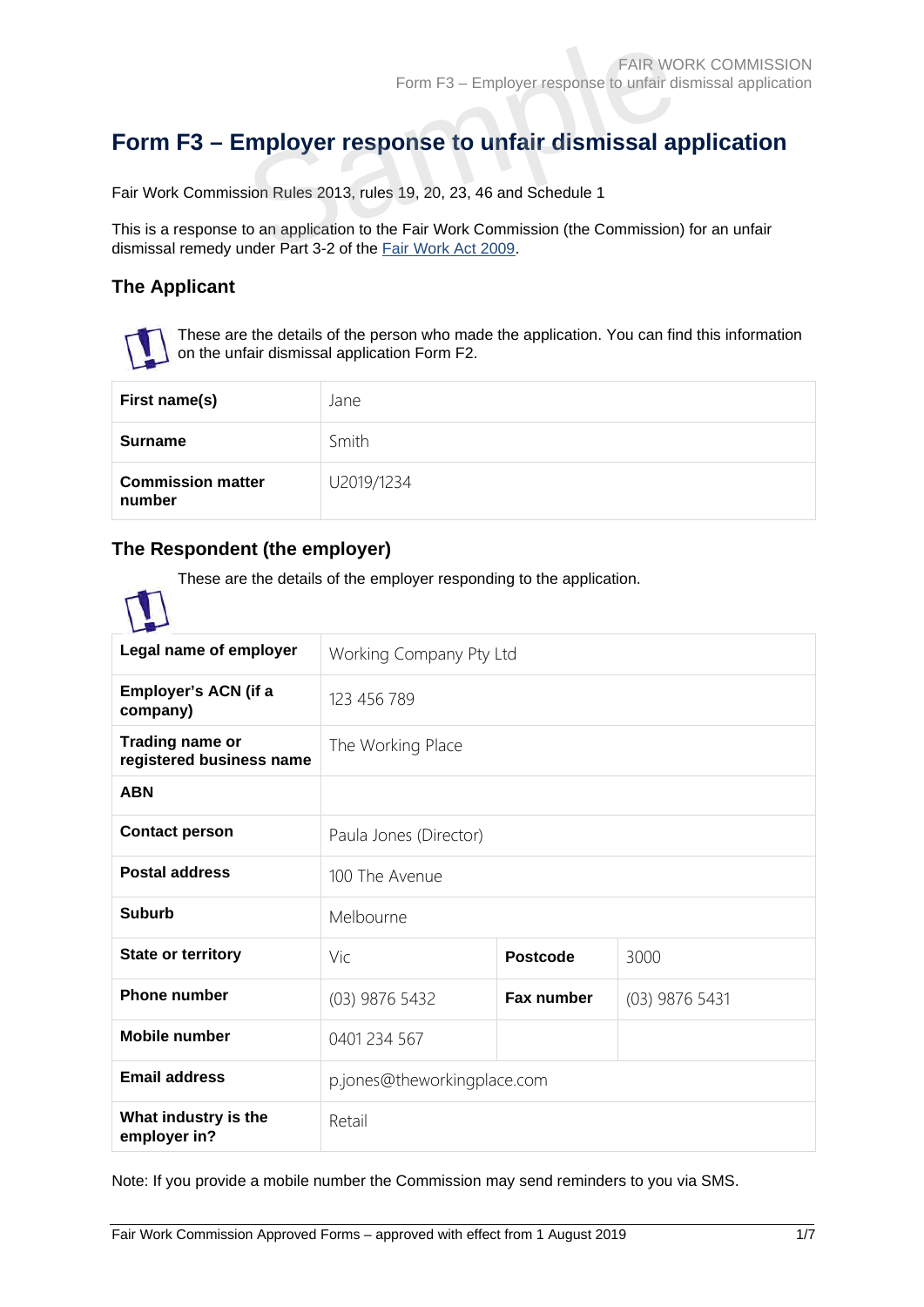# **Has the Applicant given the correct legal name of the employer in their unfair dismissal application (Form F2)?**  FAIR WC<br>
FAIR WC<br> **Sample School Schools Server Schools Schools School School School School School School School School School**<br> **Sation (Form F2)?**

 $\lceil \checkmark \rceil$  Yes

[ ] No

### **Does the employer need an interpreter?**

If the employer needs an interpreter (other than a friend or family member) in order to participate in conciliation, conference or hearing, the Commission will provide an interpreter at no cost.

[ ] Yes - Specify language

 $\lceil \checkmark \rceil$  No

### **Does the employer require any special assistance at the hearing or conference (eg a hearing loop)?**

[ ] Yes - Please specify the assistance required

 $\sqrt{1}$  No

### **Does the employer have a representative?**

A representative is a person or organisation who is representing the employer. This might be a lawyer or paid agent, an employer association or a family member or friend. There is no requirement to have a representative.

[ ] Yes - Provide representative's details below

| $\lceil \checkmark \rceil$ No – Go to question 1 |                                                                                                       |  |  |
|--------------------------------------------------|-------------------------------------------------------------------------------------------------------|--|--|
| <b>Employer's representative</b>                 | Fill in this section if you are being represented by<br>an external lawyer or other paid agent.       |  |  |
| These are the details of the pe                  | You don't have to be represented in cases at the<br>Commission. About half of employers choose not to |  |  |
| Name of person                                   | have a representative for unfair dismissal cases.                                                     |  |  |
| Firm, employer<br>organisation or company        |                                                                                                       |  |  |
| <b>Postal address</b>                            |                                                                                                       |  |  |
| <b>Suburb</b>                                    |                                                                                                       |  |  |
| <b>State or territory</b>                        | <b>Postcode</b>                                                                                       |  |  |
| <b>Phone number</b>                              | Fax number                                                                                            |  |  |
| <b>Email address</b>                             |                                                                                                       |  |  |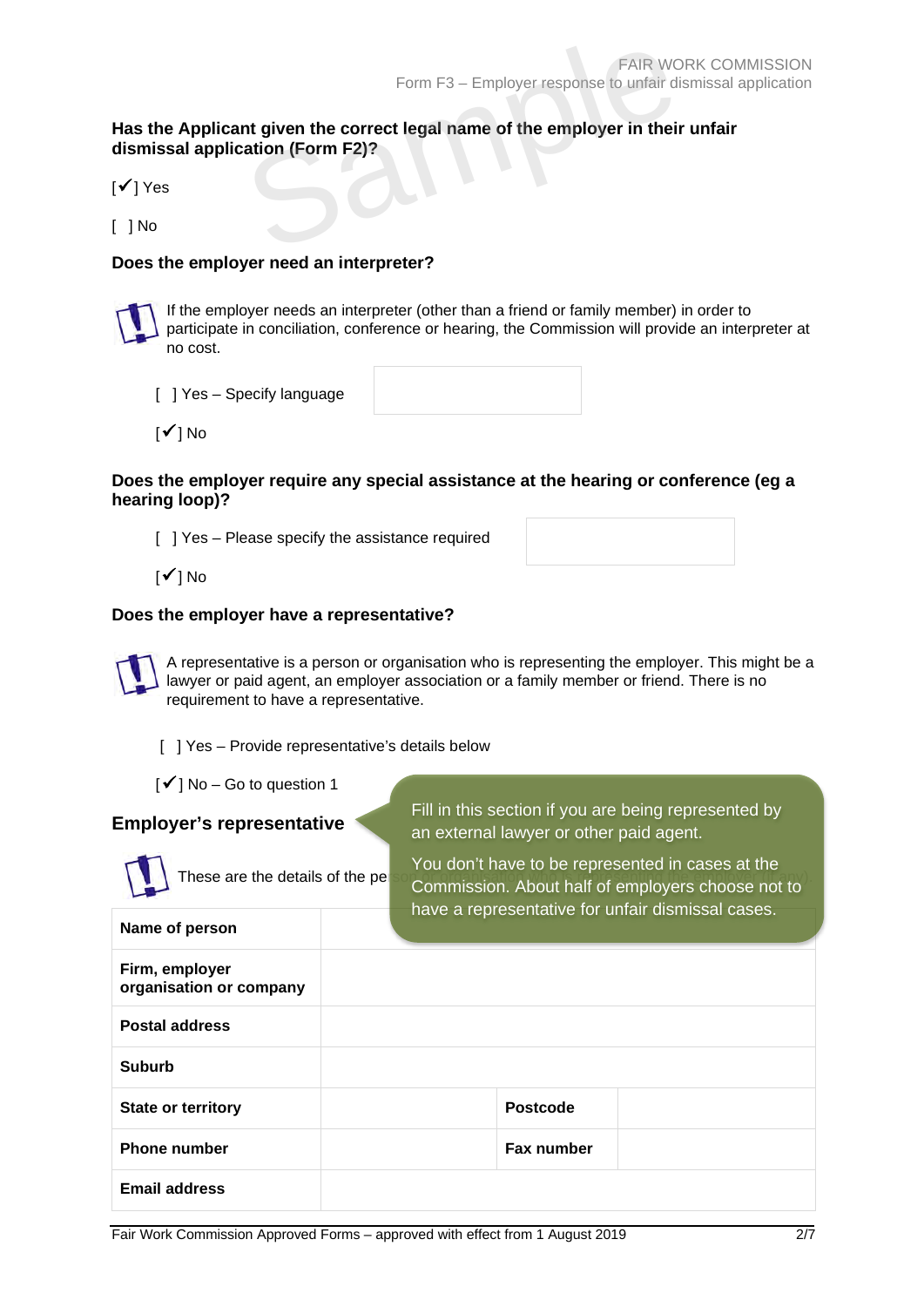### **Is the employer's representative a lawyer or paid agent?**

- [ ] Yes
- $\lceil \checkmark \rceil$  No

### **1. The Applicant's employment**

### **1.1 Did an award or an enterprise agreement apply to the Applicant?**



[The Fair Work Ombudsman](http://www.fairwork.gov.au/Pages/default.aspx) can help you find out which, if any, [award](http://www.fwc.gov.au/awards-and-agreements/awards) or [enterprise](http://www.fwc.gov.au/awards-and-agreements/agreements)  [agreement](http://www.fwc.gov.au/awards-and-agreements/agreements) applies.

 $\lceil \checkmark \rceil$  Yes

You can use the [Find my award](https://www.fairwork.gov.au/awards-and-agreements/awards/find-my-award/) tool on the Fair Work Ombudsman's website

[ ] No

If you have answered Yes – Provide the title of the award or enterprise agreement.

General Retail Industry Award

### **1.2 What date did the Applicant begin working for the employer?**

12 May 2017

### **1.3 What date did the employer notify the Applicant of their dismissal?**

16 September 2019

### **1.4 What date did the dismissal take effect?**

She last came into work on 16 September 2019.

\$49,800 per annum plus supe

**1.5 What was the Applicant they worked. It might be a line of the dismissal?** This is usually the last day they worked. It might be later if they were still getting paid after they stopped going to work, for example, if they were on paid leave.

This is the date you first told the applicant you were dismissing them. This could have been by email, over the phone or in person. If they weren't dismissed, tell us this.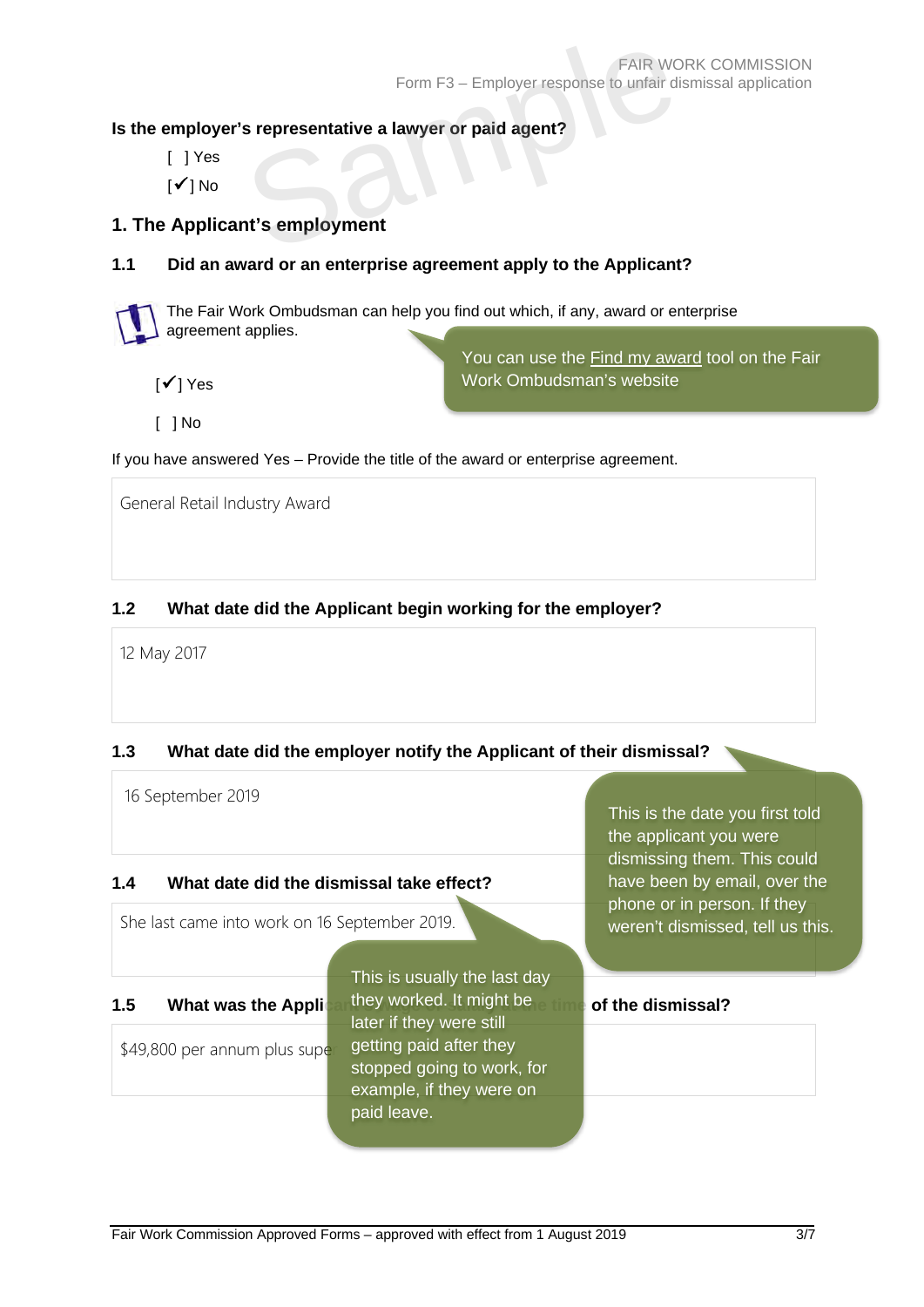# **1.6 In addition to their salary or wages, was the Applicant entitled to any other monetary amount(s) or any non-monetary benefit(s) at the time of the dismissal?** FAIR WC<br>
FAIR WC<br> **n to their salary or wages, was the Applicant entitled to the Salary or wages, was the Applicant entitled to the Salary Denefit(s) at the time of the Salary School School School School School School Scho**

- [ ] Yes
- $\lceil \checkmark \rceil$  No

If you answered Yes – Please provide details (for example provision of a vehicle, mobile phone etc.)

### **1.7 How many employees did the employer have at the time the Applicant was dismissed?**

Count the number of employees either at the time the employer gave the Applicant their notice or the time immediately before their dismissal, whichever was earlier. Count all full-time and part-time employees plus any casuals who are engaged on a regular and systematic basis.

24

### **2. Jurisdictional objections**

### **2.1 Does the employer have any jurisdictional or other objections to the application?**

Jurisdictional objections relate to why an Applicant is not eligible to make an application to the Commission. An objection is not simply that you think that the Applicant's dismissal was fair. The Commission's [Unfair Dismissals Benchbook](https://www.fwc.gov.au/resources/benchbooks/unfair-dismissals-benchbook) has more information on jurisdictional objections.

 $\sqrt{ }$  Yes

[  $|$  No-Go to question 3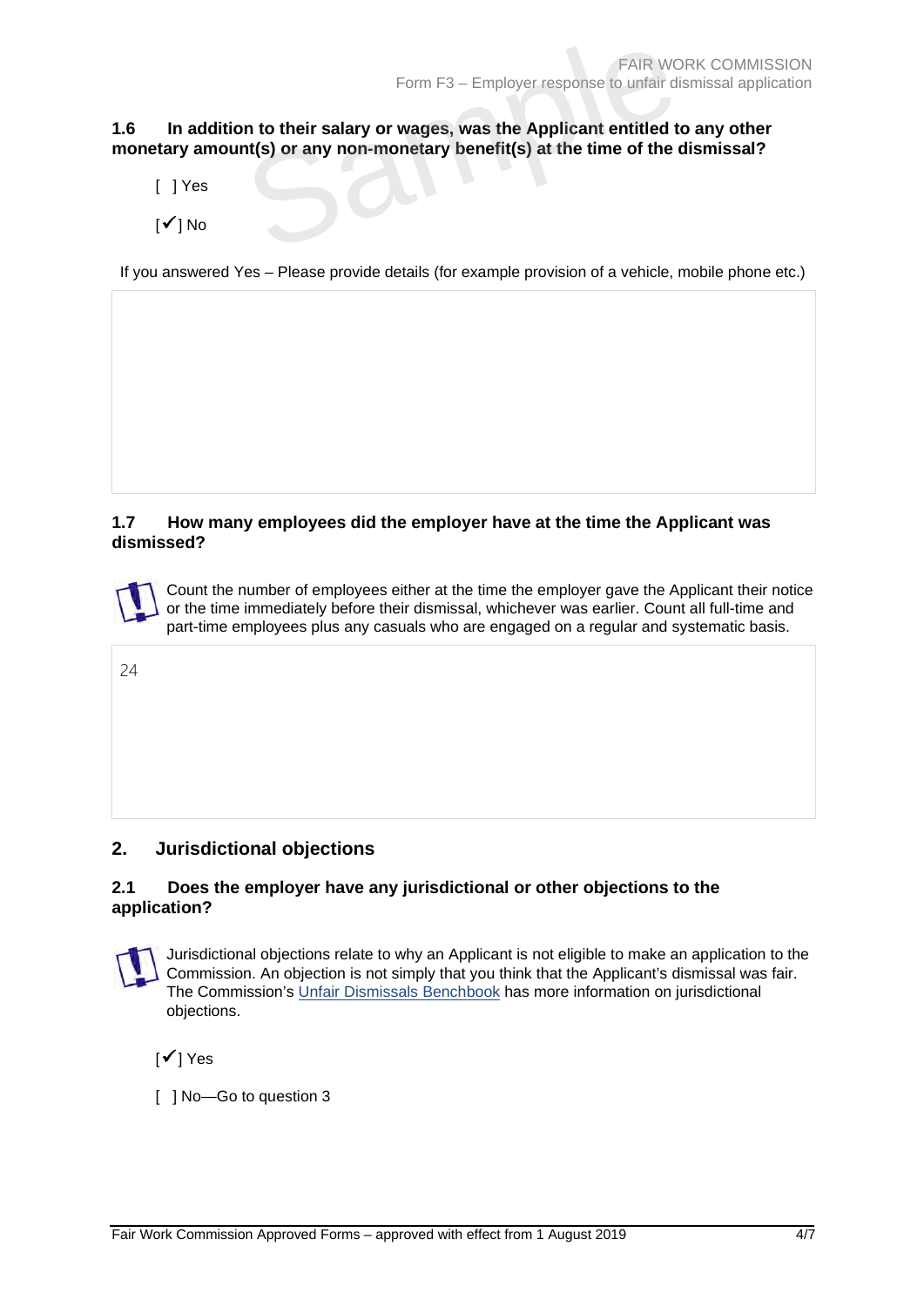### **2.2 If you answered yes to question 2.1 – On what basis does the employer object? If the employer objects on multiple grounds you can select more than one from the list below:** FAIR WC<br>
Since the United States of question 2.1 – On what basis does the explicits on multiple grounds you can select more than<br>
Dication is out of time (ie lodged more than 21 days after the districant was not an employ

 $\lceil \checkmark \rceil$  The application is out of time (ie lodged more than 21 days after the dismissal took effect)

- [ ] The Applicant was not an employee
- [ ] The Applicant was not dismissed
- [ ] The dismissal was a case of genuine redundancy
- [ ] The Applicant's employment does not meet the minimum employment period
- [ ] The Applicant earned more than the high income threshold (currently \$148,700 per annum)
- [ ] The employer is a small business employer and the employer complied with the Small Business Fair Dismissal Code
- [ ] Other

#### Explain why the employer objects on these grounds

It says on your website that an unfair dismissal claim has to be made within 21 days.

Jane didn't send her application in until 10 December.

That's nearly two months after she last worked for us.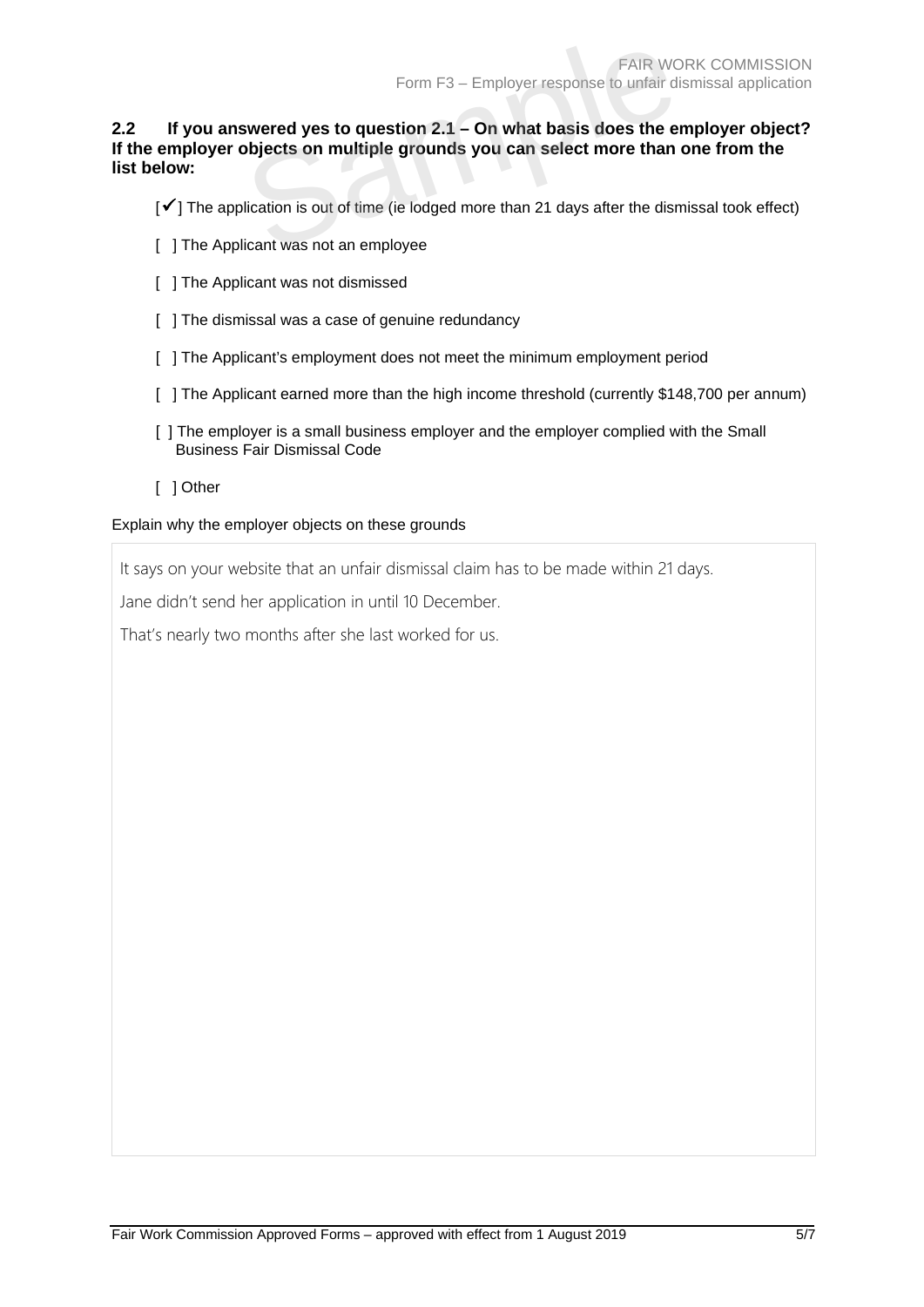### **3. Dismissal**

### **3.1 What were the reasons for the dismissal?**

Using numbered paragraphs, specify the reason(s) for dismissing the Applicant. Attach any letter of dismissal and/or separation certificate given to the Applicant. Note that the Commission may send copies of any documents you provide to the Applicant. Attach extra pages if necessary. FAIR WC<br>
FAIR WC<br>
e the reasons for the dismissal?<br>
pered paragraphs, specify the reason(s) for dismissing the Appli<br>
missal and/or separation certificate given to the Applicant. Note

- 1. Jane was consistently late to work over the course of 3 weeks.
- 2. It was our busiest period, and she opened the shop, so those late mornings lost us valuable business.
- 3. We spoke to her about it and gave her the option of doing afternoon shifts instead so it would be easier for her to make it in time, but she didn't want to.
- 4. On 9 September we had a chat about her attitudes and behaviours at work. We agreed that she should probably find a job that suited her better.
- 5. On her last day, she acted as if we hadn't had that conversation on the 9th We said we would accept her resignation and give her a good reference to help her find a new job. She refused, so we told her that we'd still have to let her go and she left.

### **3.2 What is the employer's response to the Applicant's contentions?**

Using numbered paragraphs, set out the employer's response to the Applicant's contentions as to why the dismissal was unfair.

- 1. She was late more than 5 times.
- 2. We told her that it was a concern and offered her some alternatives to try and fix it (as listed above).
- 3. We think we made it very clear that being at work on time was a requirement of the job.
- 4. We tried to be nice by having an informal chat about the problem, rather than giving her a formal warning. But the chat was clearly a warning. We also offered her 2 weeks before she finished up, which we didn't have to because she was a casual.
- 5. Other people have been late occasionally, but for good reasons and not as often.

Attach additional pages if necessary.